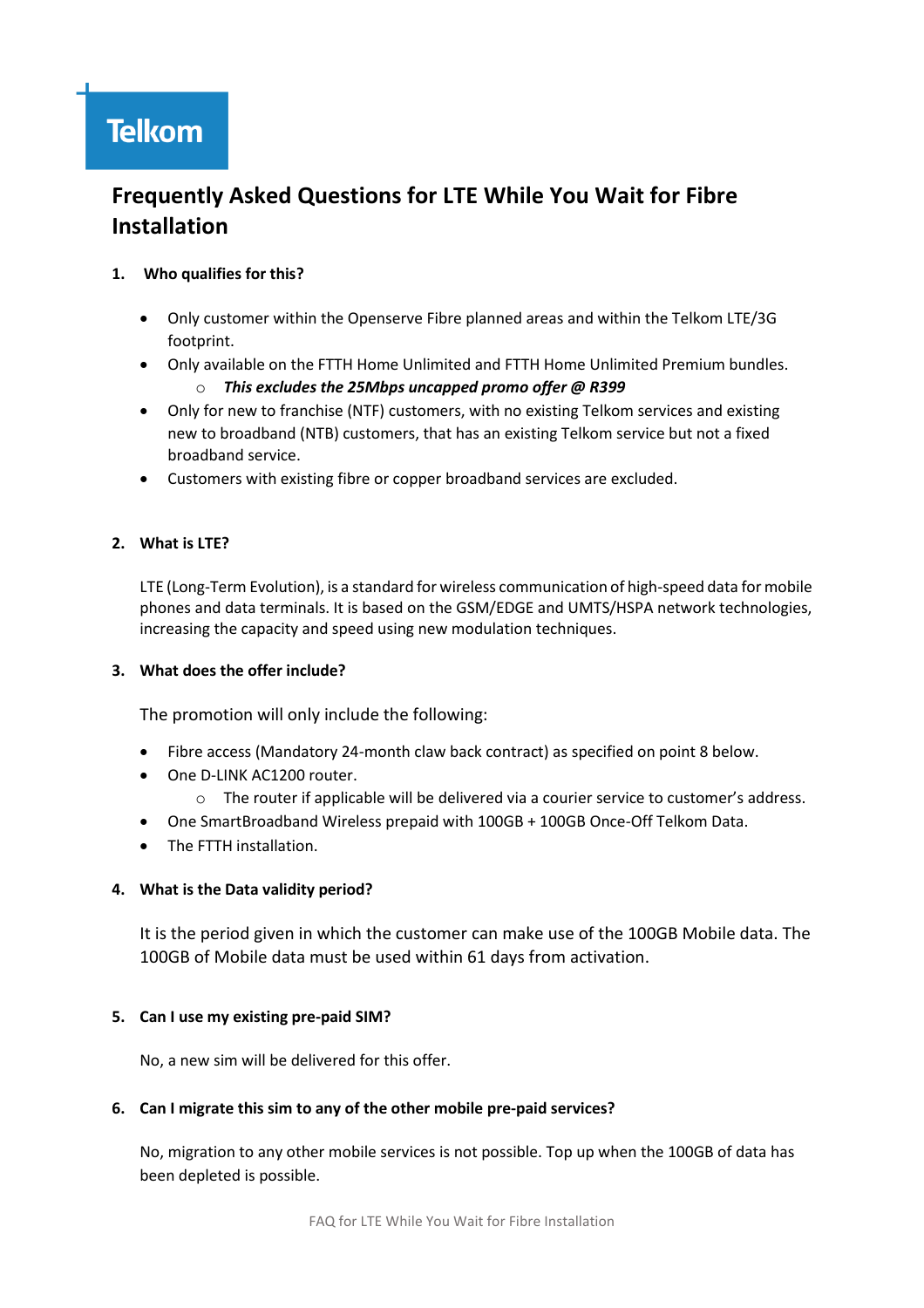#### **7. Do I need to RICA the new SIM?**

Yes, Standard RICA rules apply.

## **8. Can I make calls with the SIM?**

No, this is a Data only sim, voice calls are not allowed.

#### **9. Is roaming allowed on the LTE sim?**

No, the sim only works on Telkom Mobile LTE network coverage.

## **10. When does billing for the service start?**

Billing starts on completion of Fibre installation.

## **11. Do I get separate bills for SIM/Modem and Fibre?**

No, the modem and fibre will be billed on the same invoice

## **12. What happens if I cancel before 24-month ends?**

Customers can cancel the service at any time, however the pro-rated remaining cost of the installation and router will be charged at the time of cancellation, if cancelled prior to the 24 months' term.

#### **13. What happens to the SIM when the fibre is installed?**

The prepaid sim service continues as normal and does not affect the FTTH service in any way. There are 2 options:

- keep the sim and use as pre-paid **or**
- Stop using the sim, no need to cancel.

#### **14. What happens if OpenServe delays the installation?**

- customer can top up LTE data at own expense, standard Telkom Mobile rates apply
- customer can cancel and pay the device fee

#### **15. Who do I call for support?**

- Mobile
	- o Dial 180 if you're on Telkom
	- o Dial +2781180 if you're on another network
- Fibre 10210

#### **16. Can I take the offer on a month-to-month?**

Yes, but then the installation, router and 100GB of Mobile data are not included.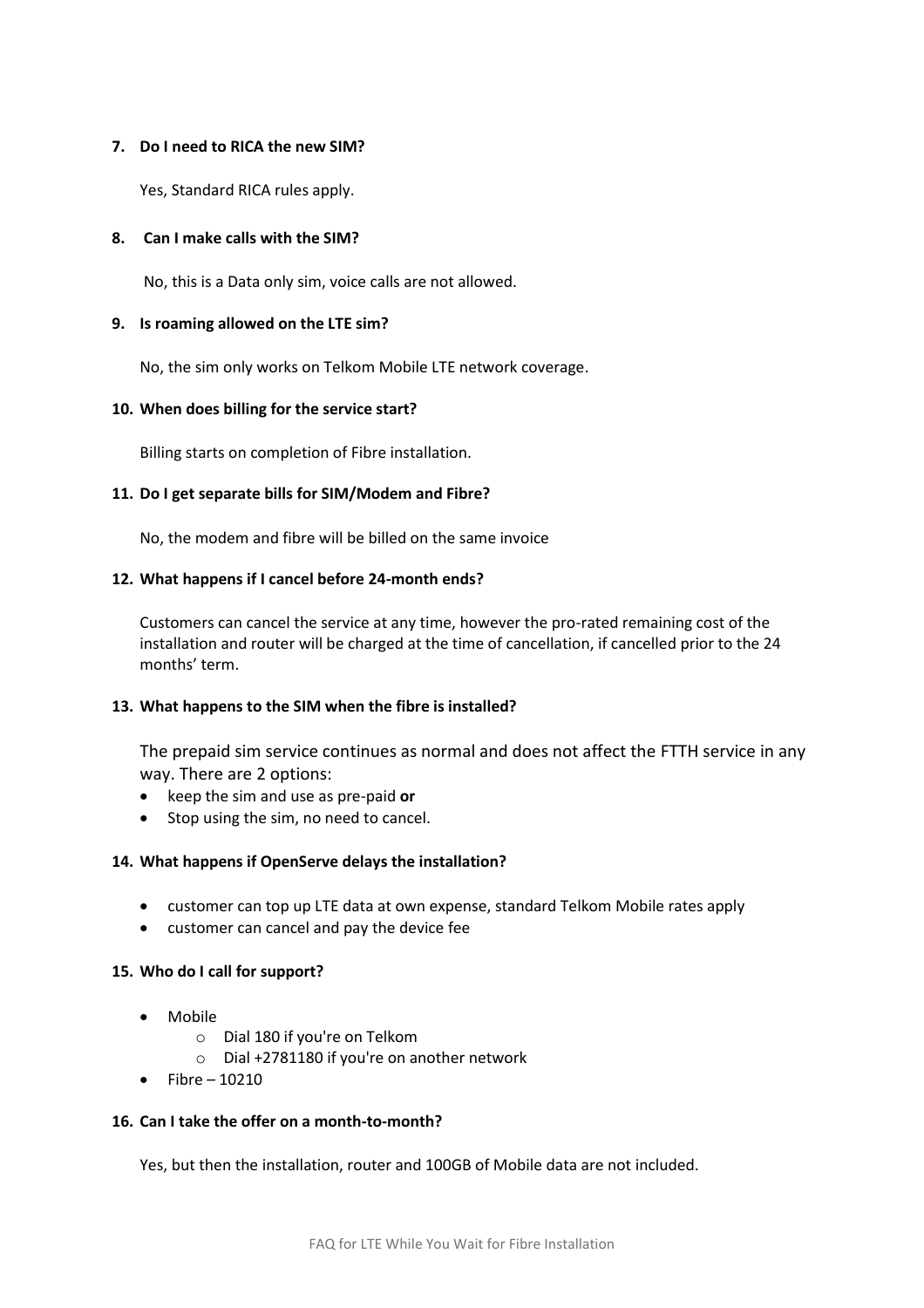## **17. What is Unlimited Home Bundle?**

It is a Telkom product name and has no reference to the product specifications

## **18. Do the Unlimited Home bundles get throttled?**

Only the Unlimited Home bundles

- Uncapped Telkom Internet with throttling during peak times:
	- o 25 Mbps Unlmited Home
		- RTE traffic throttled to 10 Mbps Max
	- o 50 Mbps Unlmited Home
		- RTE traffic throttled to 20 Mbps Max
	- o 100 Mbps Unlmited Home
		- RTE traffic throttled to 50 Mbps Max
	- o 200 Mbps Unlmited Home
		- RTE traffic throttled to 100 Mbps Max
- **19. How will we provide/give the customer the Wireless sim (100GB) should the system (NGCRM) gives us the "unserviceable" message even though the coverage map shows that we can service the customer?**

An incident should be logged to move the order to submit stage, only then can the sim card and router be provided to the customer.

**20. The sim card part of the order will appear as completed; the allocated SN linked to that sim card will not show under the customer's subscriptions until the entire order is PIS'd. How will we do a sim swap should the customer lose the sim?**

The SIM card order action completes to an active subscription. SIM swap can be done.

- **21. Does the sim card active immediately?** Yes, it does
- **22. Can Smart Broadband Prepaid 100GB be processed without the Fibre order being processed? No, Prepaid 100GB wireless order is built into product design of Home Unlimited and Home Unlimited Premium packages?**

No, Prepaid 100GB wireless order is built into product design of Home Unlimited and Home Unlimited Premium packages.

#### **23. Is the service free of charge while customer wait for Fibre to be activated in their area?**